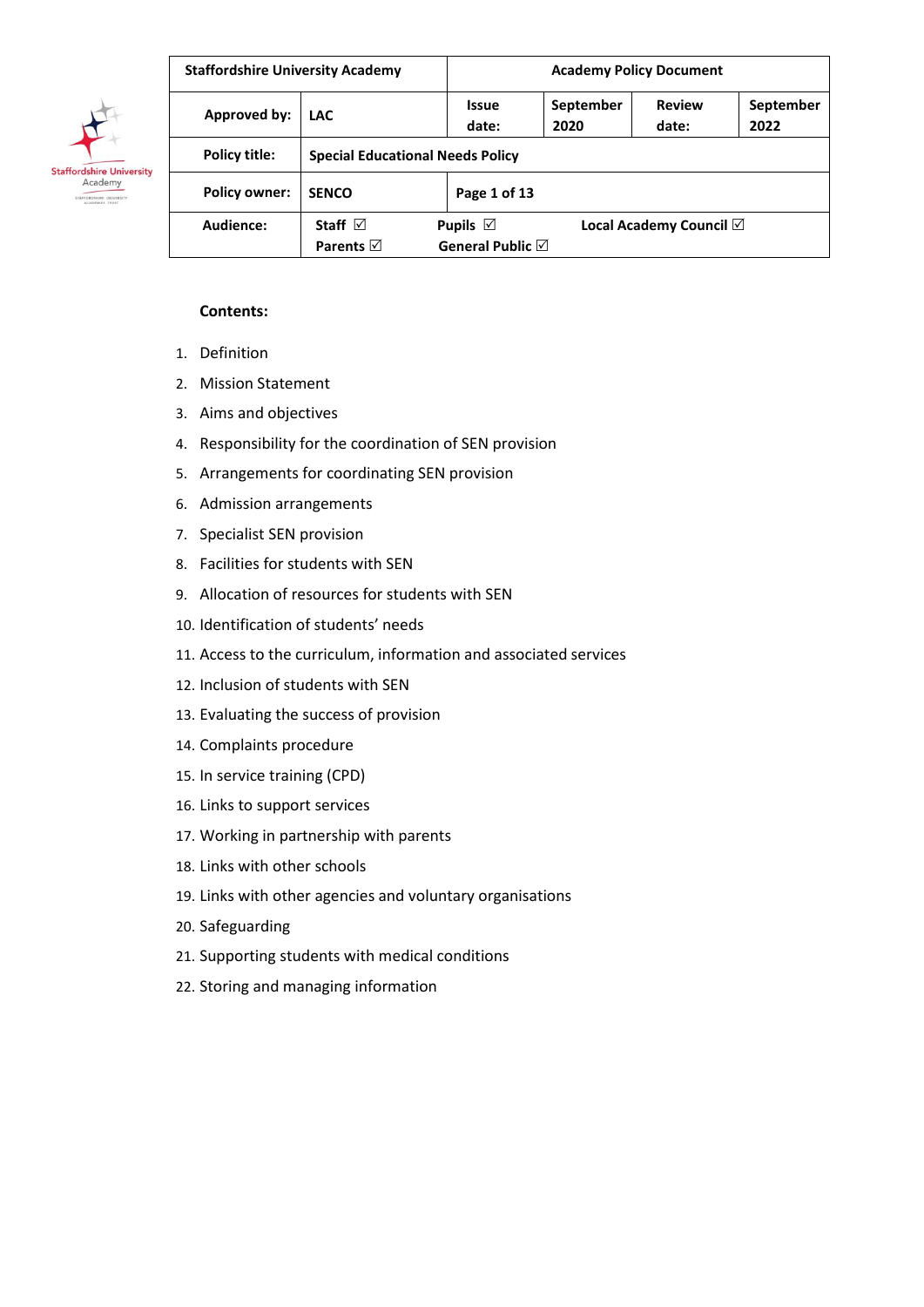

| <b>Staffordshire University Academy</b> |                                          |                                                  | <b>Academy Policy Document</b> |                                   |                   |  |  |
|-----------------------------------------|------------------------------------------|--------------------------------------------------|--------------------------------|-----------------------------------|-------------------|--|--|
| Approved by:                            | <b>LAC</b>                               | <b>Issue</b><br>date:                            | September<br>2020              | <b>Review</b><br>date:            | September<br>2022 |  |  |
| Policy title:                           | <b>Special Educational Needs Policy</b>  |                                                  |                                |                                   |                   |  |  |
| <b>Policy owner:</b>                    | <b>SENCO</b>                             | Page 2 of 13                                     |                                |                                   |                   |  |  |
| Audience:                               | Staff $\boxtimes$<br>Parents $\boxtimes$ | Pupils $\boxtimes$<br>General Public $\boxtimes$ |                                | Local Academy Council $\boxtimes$ |                   |  |  |

#### **1. Definitions of special educational needs (SEN) taken from section 20 of the Children and Families Act 2014.**

A child or young person has SEN if they have a learning difficulty or disability which calls for a special educational provision to be made for them. A child of compulsory school age or a young person has a learning difficulty or disability if they:

- a) have a significantly greater difficulty in learning than the majority of the same age; or
- b) have a disability which prevents or hinders them from making use of educational facilities of a kind generally provided for others of the same age in mainstream schools or mainstream post 16

A child under compulsory school age has educational needs if they fall within the definition at (a) or (b) above would do so if special provision was not made for them.

Children must not be regarded as having a learning difficulty solely because the language or form of language of their home is different from the language in which they will be taught.

This policy complies with the statutory requirement laid out in the Code of Practice 0-25, September 2014 and has been written with reference to the following guidance and documents:

- Equality Act 2010: advice for schools DfE Feb 2013
- Code of Practice 0-25 (September 2014)
- Schools SEN Information Report Regulations (2014)
- Statutory Guidance on Supporting pupils at school with medical conditions April 2014
- The National Curriculum in England Key Stage 3 framework document
- Safeguarding Policy
- Accessibility Plan
- Teachers Standards 2012
- Keeping Children Safe in Education 2020

This policy was created by the academy's SENDCo (Special educational needs and disabilities coordinator), Mr Scott Williams, with the SEND Governor, Mrs Claire Collins and in liaison with the SLT, staff and acknowledgement of parent/carer/student voice.

This policy should be read in conjunction with Code of Practice 0-25, September 2014 and any subsequent updates.

### **2. Mission Statement**

### *'Aspire, Believe, Achieve!'*

**Staffordshire University Academy is an inclusive academy where everyone is made to feel welcome. Our academy vision sets out to ensure that all students enjoy high quality learning experiences through which they are able to aspire to achieve their full potential. Our inclusive ethos aims to**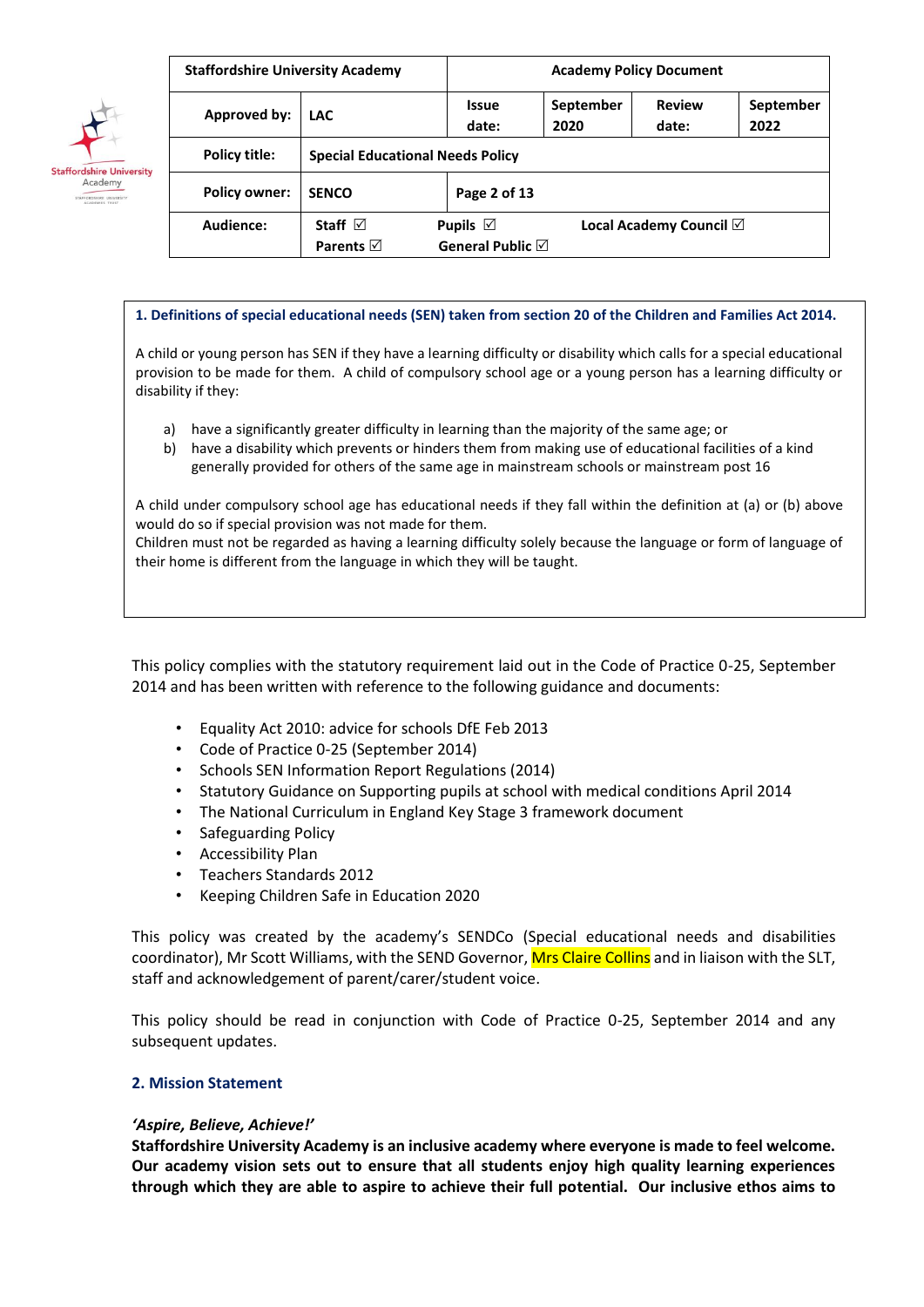

| <b>Staffordshire University Academy</b> |                                         | <b>Academy Policy Document</b>                                                            |  |                                   |  |  |
|-----------------------------------------|-----------------------------------------|-------------------------------------------------------------------------------------------|--|-----------------------------------|--|--|
| Approved by:                            | <b>LAC</b>                              | <b>Review</b><br>September<br>September<br><b>Issue</b><br>date:<br>date:<br>2020<br>2022 |  |                                   |  |  |
| Policy title:                           | <b>Special Educational Needs Policy</b> |                                                                                           |  |                                   |  |  |
| <b>Policy owner:</b>                    | <b>SENCO</b>                            | Page 3 of 13                                                                              |  |                                   |  |  |
| Audience:                               | Staff $\boxdot$                         | Pupils $\boxtimes$                                                                        |  | Local Academy Council $\boxtimes$ |  |  |
|                                         | Parents $\boxtimes$                     | General Public $\boxtimes$                                                                |  |                                   |  |  |

**encourage all students to be actively involved in their own learning. This involves all students and staff equally, and reducing barriers to learning and participation.** 

### **3. Aims:**

- Provide every student with access to a broad and balanced education in line with the *Code of Practice 2014*
- Promote independence, inclusion, equality and consideration for others
- Ensure that we celebrate the wide range of our students' achievement
- Support all students to excel by offering appropriate pathways for progression
- Equip students with the skills and attributes necessary for adult life
- Create a welcoming atmosphere for parents/carers to actively participate

## **Objectives:**

- **Staff members seek to identify the needs of students with SEN as early as possible.** This is most effectively done by gathering information from parents/carers, education, health and care services (and feeder schools) prior to the student's entry into the academy. Where needs have not been previously identified, staff have an obligation to report observations to SENDCo.
- **Monitor the progress of all students** in order to aid the identification of students with SEN. Continuous monitoring of those students with SEN by their teachers will help to ensure that they are able to reach their full potential.
- **Make appropriate provision to overcome all barriers to learning and ensure students with SEN have full access to the curriculum.** This will be co-ordinated by the SENDCo, Vice Principal and Principal and will be carefully monitored and regularly reviewed in order to ensure that individual targets are being met and all student's needs are catered for.
- **Work with parents/carers** to gain a better understanding of their child, and involve them in all stages of their child's education. This includes supporting them in terms of understanding SEN procedures and practices and providing regular feedback on their child's progress.
- **Work with, and in support of, outside agencies** when the student's needs cannot be met by the academy alone. Staffordshire University Academy receives further support and engages with all appropriate agencies.
- **Create an academy environment where students can contribute to their own learning** by offering all students the opportunity to voice their own opinions. This is achieved by encouraging positive relationships with adults in school and carefully monitoring the progress of all students at regular intervals. Student participation is promoted across the Academy within the security of form groups. The tutor community helps to build a sense of belonging, respect and value. A sense of comradeship and team spirit is also encouraged through wider opportunities for participation in academy life (e.g. membership of the School Council, affiliation with sports teams and other extra- curricular clubs)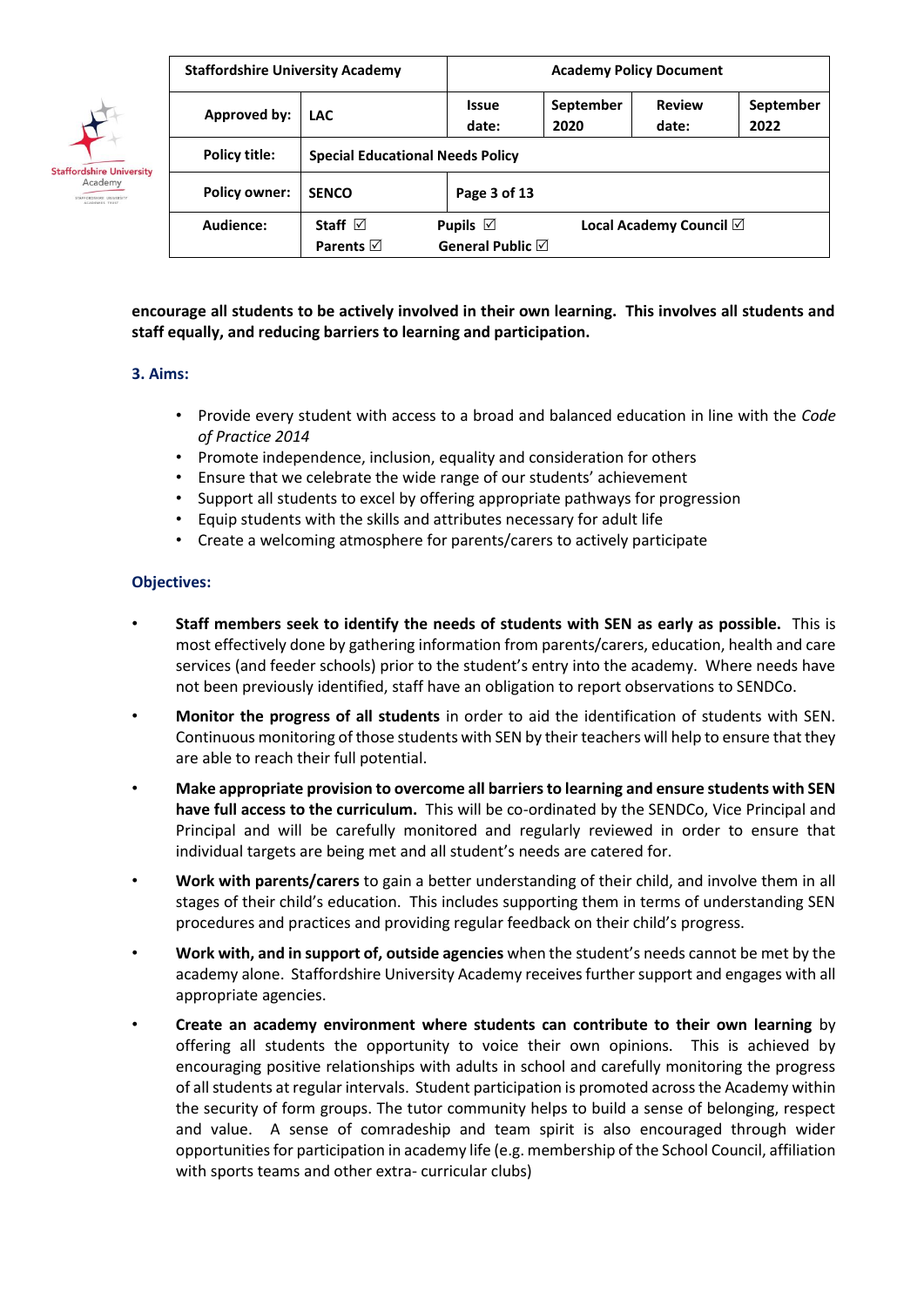

|                      | <b>Staffordshire University Academy</b>  |                                                                                           | <b>Academy Policy Document</b> |                                   |  |  |  |
|----------------------|------------------------------------------|-------------------------------------------------------------------------------------------|--------------------------------|-----------------------------------|--|--|--|
| Approved by:         | <b>LAC</b>                               | <b>Review</b><br>September<br>September<br><b>Issue</b><br>2020<br>date:<br>date:<br>2022 |                                |                                   |  |  |  |
| Policy title:        | <b>Special Educational Needs Policy</b>  |                                                                                           |                                |                                   |  |  |  |
| <b>Policy owner:</b> | <b>SENCO</b>                             | Page 4 of 13                                                                              |                                |                                   |  |  |  |
| Audience:            | Staff $\boxtimes$<br>Parents $\boxtimes$ | Pupils $\boxtimes$<br>General Public $\boxtimes$                                          |                                | Local Academy Council $\boxtimes$ |  |  |  |

## 4**. Responsibility for the coordination of SEN provision**

- The SENDCo is Mr Scott Williams. In accordance with Clause 64 of the Children & Families Bill 2014, is completing the National SENDCo Award.
- The named governor for SEN is Mrs Claire Collins. In accordance with Section 6.89 of the 2014 Code of Practice Mr Scott Williams, SENDCo, is a member of SLT and therefore represents SEN as a member of Senior Leadership Team.

### **5. Arrangements for coordinating SEN provision**

The SENDCo will hold details of all SEN support records such as the Additional Needs Register (ANR), provision maps, strategy sheets and structured conversation minutes for individual students. **All staff can access the following documents:** 

- Staffordshire University Academy's SEN Policy
- A copy of the full Additional Needs Register
- Guidance on identification of SEN in the Code of Practice 0-25 (2014)
- Information on individual student's special educational needs including student passports
- Practical advice, teaching resources and information about types of special educational needs and disabilities
- Information available through the Staffordshire SEN Local Offer

By accessing the above every staff member will have complete and up-to-date information about all students with special needs and their requirements; enabling them to provide for the individual needs of all students. This policy is accessible to all staff and parents/carers in order to aid the effective coordination of the academy's SEN provision.

### **6. Admission arrangements**

Please refer to the information contained in our Academy prospectus and admissions policy.

The admission arrangements for *all* students are in accordance with national legislation, including the Equality Act 2010. This includes children with any level of SEN; those with Education, Health and Care Plans and those without who are referred to SEN Support (K code). Please refer to the information contained in our academy prospectus and policy.

Where appropriate upon transition students with identified needs will be supported through liaison meeting with parents/carers, key staff from both settings and supporting agencies. An individual plan of action to aid transition is offered.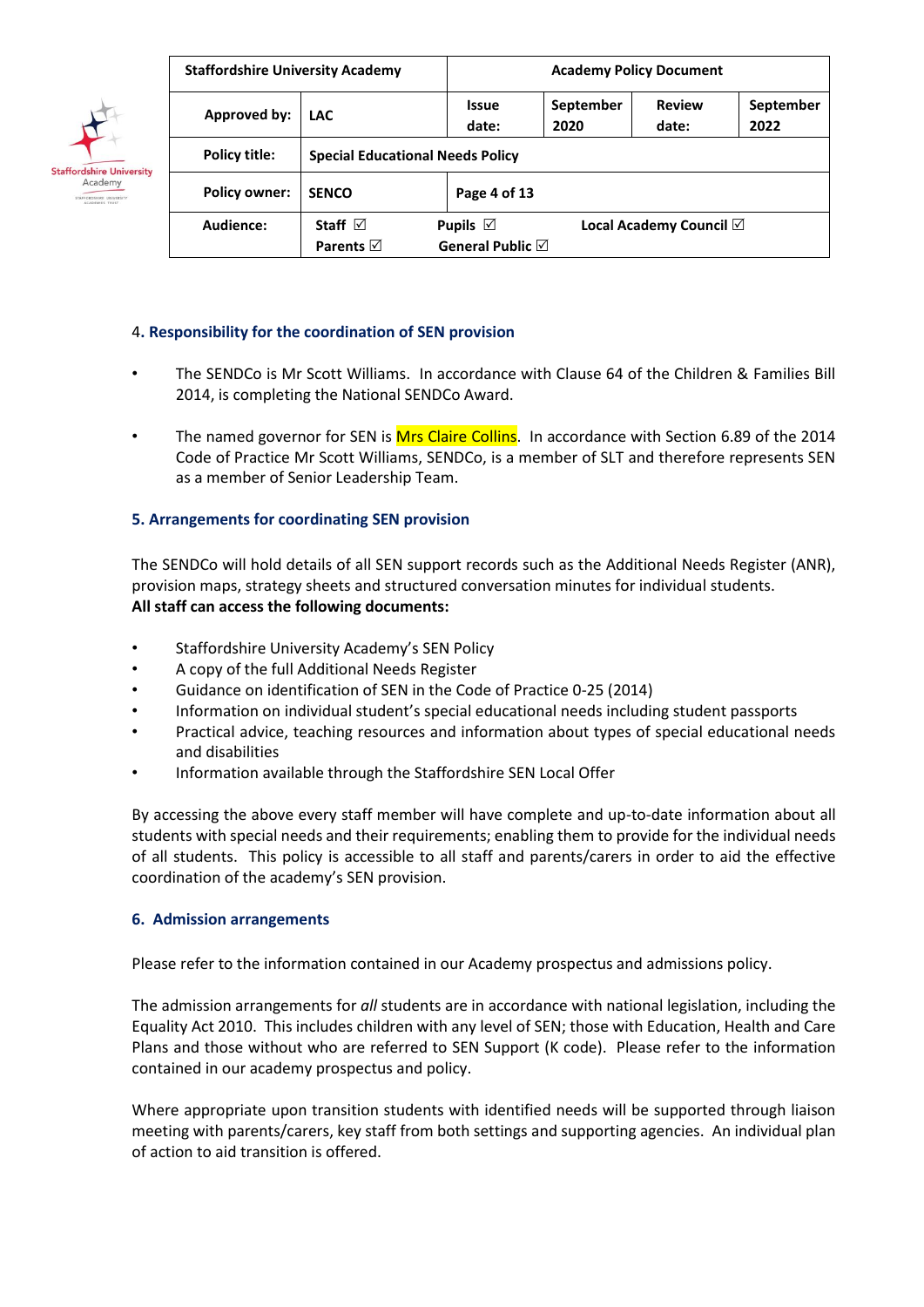

| <b>Staffordshire University Academy</b> |                                          | <b>Academy Policy Document</b>                   |                   |                                   |  |  |
|-----------------------------------------|------------------------------------------|--------------------------------------------------|-------------------|-----------------------------------|--|--|
| Approved by:                            | <b>LAC</b>                               | <b>Issue</b><br>date:                            | September<br>2022 |                                   |  |  |
| Policy title:                           | <b>Special Educational Needs Policy</b>  |                                                  |                   |                                   |  |  |
| <b>Policy owner:</b>                    | <b>SENCO</b>                             | Page 5 of 13                                     |                   |                                   |  |  |
| Audience:                               | Staff $\boxtimes$<br>Parents $\boxtimes$ | Pupils $\boxtimes$<br>General Public $\boxtimes$ |                   | Local Academy Council $\boxtimes$ |  |  |

## **7. Specialist SEN provision**

Staffordshire University Academy is an inclusive academy. For more information on our provision for inclusion including our involvement in specialist programmes to aid inclusion see Section 10.

In our academy we support students with a wide range of needs. We are committed to whole school inclusion and will seek support and training from SEN services where appropriate.

## **8. Facilities for students with SEN**

Staffordshire University Academy building is owned by Staffordshire University Academies Trust. The site building regulations comply with all relevant accessibility requirements. An estates coordinator, a premises manager and a site technician oversee the maintenance of the site. The building provides wheelchair access, disabled toilets and lift access to each floor.

## **9. Allocation of resources for students with SEN**

All students with SEN will have access to support resourced from the academy's notional SEN budget. Some students with SEN may access additional funding. For those with the most complex needs, additional funding (HLN or High Level Needs) is retained by the Local Authority. This is accessed through application and provision of evidence to a multi-agency panel, administered by the Local Authority, who will determine whether the level and complexity of need meets the threshold for this funding.

It is the responsibility of the senior leadership team, SENDCo and governors to agree how the allocation of resources is used.

### **10. Identification of students' needs**

### **Identification:**

See definition of **Special Educational Needs** at start of policy.

### **A graduated approach: 'Every teacher is a teacher of SEN'**

### **Quality First Teaching: 'The baseline of learning for** *all* **students'**

- 1. Any student who is falling significantly outside of the range of expected academic achievement in line with predicted performance indicators and grade boundaries will be monitored.
- 2. Once a student has been identified as *possibly* having SEN they will be closely monitored by staff in order to gauge their level of learning and possible difficulties and placed on the monitoring stage of Additional Needs Register (ANR).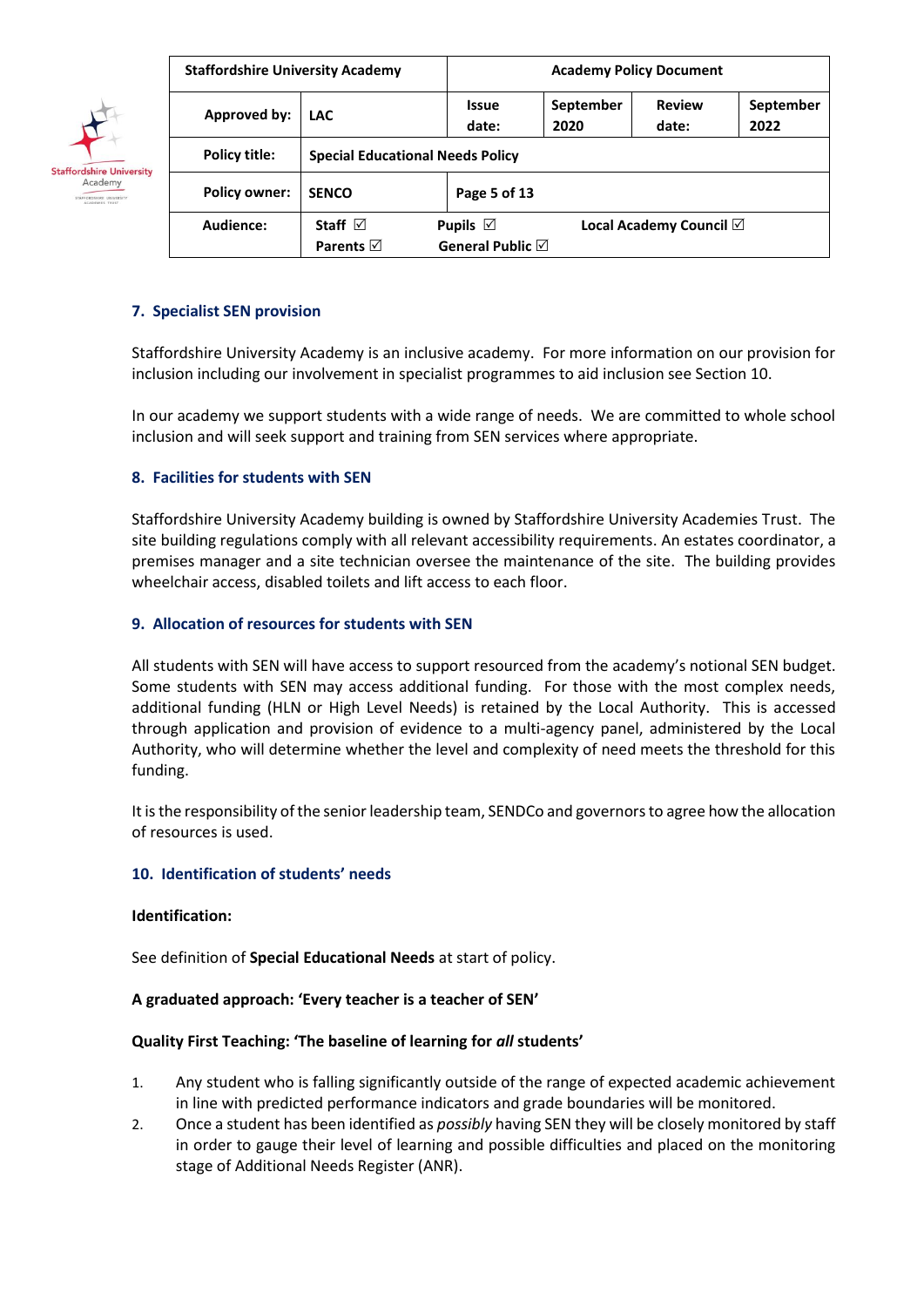

| <b>Staffordshire University Academy</b> |                                         | <b>Academy Policy Document</b>                                                            |  |                                   |  |  |  |
|-----------------------------------------|-----------------------------------------|-------------------------------------------------------------------------------------------|--|-----------------------------------|--|--|--|
| Approved by:                            | <b>LAC</b>                              | September<br><b>Review</b><br>September<br><b>Issue</b><br>2020<br>date:<br>date:<br>2022 |  |                                   |  |  |  |
| Policy title:                           | <b>Special Educational Needs Policy</b> |                                                                                           |  |                                   |  |  |  |
| <b>Policy owner:</b>                    | <b>SENCO</b>                            | Page 6 of 13                                                                              |  |                                   |  |  |  |
| Audience:                               | Staff $\boxtimes$                       | Pupils $\boxtimes$                                                                        |  | Local Academy Council $\boxtimes$ |  |  |  |
|                                         | Parents $\boxtimes$                     | General Public $\boxtimes$                                                                |  |                                   |  |  |  |

- 3. The subject teacher will take steps to provide differentiated learning opportunities that will aid the student's academic progression and enable the teacher to better understand the provision and teaching style that needs to be applied.
- 4. The SENDCo will be consulted as needed for support and advice and may wish to observe the student in class.
- 5. Through the above actions it can be determined which level of provision the student will need.
- 6. If a student has recently been removed from the ANR they may also fall into this category as continued monitoring will be necessary
- 7. In accordance with Section 6.51 of the 2014 Code of Practice, parents/carers will be informed fully of every stage of their child's development and the circumstances under which they are being monitored. Parents are encouraged to share information and queries with the academy.
- 8. The student is monitored if concern is raised by parent or teacher but this does not automatically place the student on the academy's ANR. Concerns are discussed with parents/carers. It is recorded by the academy as an aid to further progression and for future reference.
- 9. Student progress meetings, academic tutorials and parent evenings are used to monitor and assess the progress being made by all students. The frequency of these meetings is dependent on individual progress.

# **SEN Support:**

Where it is determined that a student does have SEN, and requires support, parents are formally advised of this in accordance with Section 6.48 of the 2014 Code of Practice, before inclusion of the individual on the academy's ANR. The aim of formally identifying a student with SEN is to help the academy ensure that effective provision is put in place and so remove barriers to learning. The support provided consists of a four part process indicated below:

- **Assess**
- Plan
- Do
- Review

This an ongoing cycle to enable the provision to be refined and revised as the understanding of an individual grows. This cycle enables the identification of those interventions which are most effective in supporting the student to achieve good progress and outcomes.

### **Assess**

In identifying a child as needing SEN support the subject teacher, working with the SENDCo, should carry out a clear analysis of the student's needs. This should draw on subject assessments, teacher observations, details of previous progress and attainment, comparisons with peers and national data, as well as the views and experience of parents. The opinion and feelings of the individual and advice from external support services will also be considered. Any parental concerns will be recorded and compared with the academy's information and assessment data on how the student is progressing.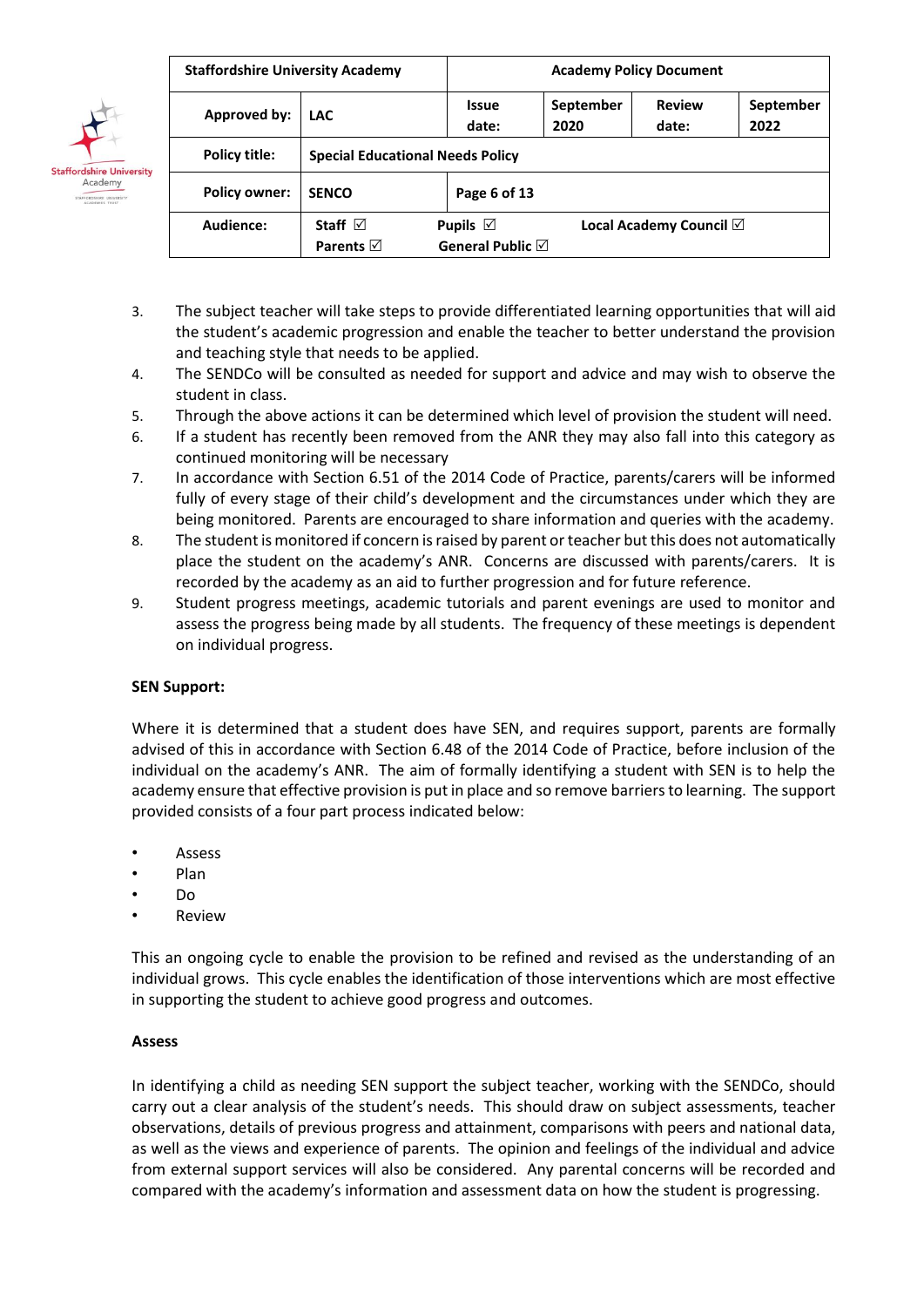|                                            | <b>Staffordshire University Academy</b> |                                          | <b>Academy Policy Document</b>                                                        |                   |                        |                   |  |
|--------------------------------------------|-----------------------------------------|------------------------------------------|---------------------------------------------------------------------------------------|-------------------|------------------------|-------------------|--|
| <b>Staffordshire University</b><br>Academy | Approved by:                            | <b>LAC</b>                               | <b>Issue</b><br>date:                                                                 | September<br>2020 | <b>Review</b><br>date: | September<br>2022 |  |
|                                            | Policy title:                           | <b>Special Educational Needs Policy</b>  |                                                                                       |                   |                        |                   |  |
|                                            | <b>Policy owner:</b>                    | <b>SENCO</b>                             | Page 7 of 13                                                                          |                   |                        |                   |  |
|                                            | Audience:                               | Staff $\boxtimes$<br>Parents $\boxtimes$ | Pupils $\boxtimes$<br>Local Academy Council $\boxtimes$<br>General Public $\boxtimes$ |                   |                        |                   |  |

This analysis will require regular review to ensure that support and intervention is matched to need; barriers to learning are clearly identified and being challenged and that the interventions being used are developing and evolving as required. Where external support staff are already involved their work will help inform the assessment of need. Where they are not involved they may be contacted, if this is felt to be appropriate, following discussion and agreement from parents/carers.

## **Plan**

When it is decided to provide a student with SEN support, parents will be informed in writing. Planning will involve consultation between the teacher, behaviour support officer, SENDCo and parents to agree the adjustments, interventions and support that are required; the impact on progress, development and/or behaviour that is expected and a clear date for review. Parental involvement may be sought, where appropriate, to reinforce or contribute to progress at home.

All those working with the student, including support staff, will be informed of their individual needs, the support that is being provided, any particular teaching strategies/approaches that are being employed and the outcomes that are being sought.

# **Do**

The tutor, behaviour support officer and subject teachers remain responsible for working with the student on a daily basis. They will retain responsibility even where the interventions may involve group or 1:1 teaching away from the mainstream classes. They will work closely with teaching assistants and relevant specialist staff to plan and assess the impact of support and interventions and links with classroom teaching. Support with further assessment of the student's strengths and weaknesses, problem solving and advising of the implementation of effective support will be provided by the SENDCo.

### **Review**

Reviewing student progress will be made at regular progress check reviews. This process will evaluate the impact and quality of the support and interventions. The SENDCo will revise the support and in light of student progress and development; making any necessary amendments going forward, in consultation with parents/carers and subject teachers. Where a student is making appropriate progress and barriers to learning are either removed or no longer relevant, in accordance with 6.54 of the 2014 Code of Practice both students and parents/carers will be consulted about removal from ANR.

# **Referral for an Education, Health and Care Plan:**

If a student has lifelong or significant difficulties, they may undergo a statutory assessment process which is usually requested by the academy but can be requested by a parent or local health/social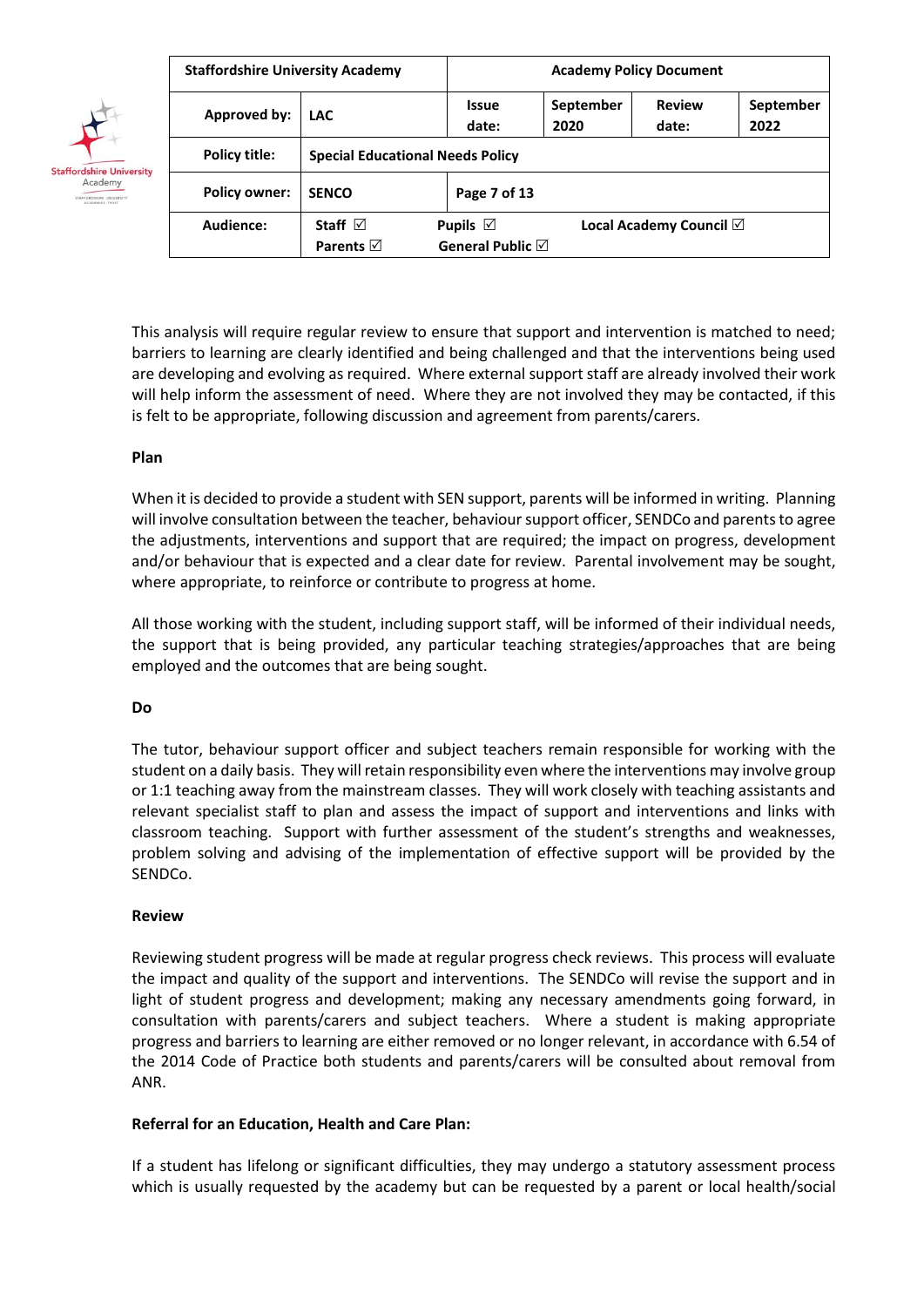|                                            | <b>Staffordshire University Academy</b> |                                         | <b>Academy Policy Document</b>                                              |                   |                        |                   |  |  |
|--------------------------------------------|-----------------------------------------|-----------------------------------------|-----------------------------------------------------------------------------|-------------------|------------------------|-------------------|--|--|
|                                            | Approved by:                            | <b>LAC</b>                              | <b>Issue</b><br>date:                                                       | September<br>2020 | <b>Review</b><br>date: | September<br>2022 |  |  |
|                                            | Policy title:                           | <b>Special Educational Needs Policy</b> |                                                                             |                   |                        |                   |  |  |
| <b>Staffordshire University</b><br>Academy | <b>Policy owner:</b>                    | <b>SENCO</b>                            | Page 8 of 13                                                                |                   |                        |                   |  |  |
|                                            | Audience:                               | Staff $\boxdot$<br>Parents $\boxtimes$  | Pupils $\boxtimes$<br>Local Academy Council $\boxtimes$<br>General Public ⊠ |                   |                        |                   |  |  |

services. This will occur where the complexity of need or a lack of clarity around the needs of the student are such that a multiagency approach to assessing that need, to planning provision and identifying resources, is required.

The decision to make a referral for an Education, Health and Care Plan will be taken in collaboration with parents, SENDCo and behaviour support officer.

The application for an Education, Health and Care Plan will combine information from a variety of sources including:

- Parents/carers
- **Teachers**
- SENDCo
- Social Care
- Health Professionals

Information will be gathered relating to the current provision and a summary of any action points taken; the preliminary outcomes of the targets set form the basis of the profile. A decision will be made by a group of people from education, health and social care about whether the student is eligible for an EHC plan. Parents/carers have the right to appeal against a decision not to initiate a statutory assessment leading to an EHC Plan.

Further information about EHC Plans can be found via the SEN Local Offer *or* by speaking to an Advisor at the Single Point of Access *or* by contacting the Parent Partnership Service

### **Education, Health and Care Plans (EHC Plan)**

- 1. Following Statutory Assessment, an EHC Plan will be provided by Staffordshire County Council, if it is decided that the needs of an individual are not being met by the support that is ordinarily available.
- 2. Both academy staff and parents/carers will be involved in developing and producing the plan.
- 3. Parents/carers have the right to appeal against the content of the EHC Plan. They may also appeal against the school or academy named in the Plan if it differs from their preferred choice.

Once the EHC Plan has been completed and agreed, it will be kept as part of the student's formal record and reviewed at least annually by staff, parents/carers and the student. The **Annual Personal Review** enables provision for the student to be evaluated and, where appropriate, for changes to be put in place.

An online link to the Staffordshire SEN Local Offer can be found in the Staffordshire University Academy's SEN information report on the school website homepage. For further information, please contact the SENDCo, Mr Scott Williams.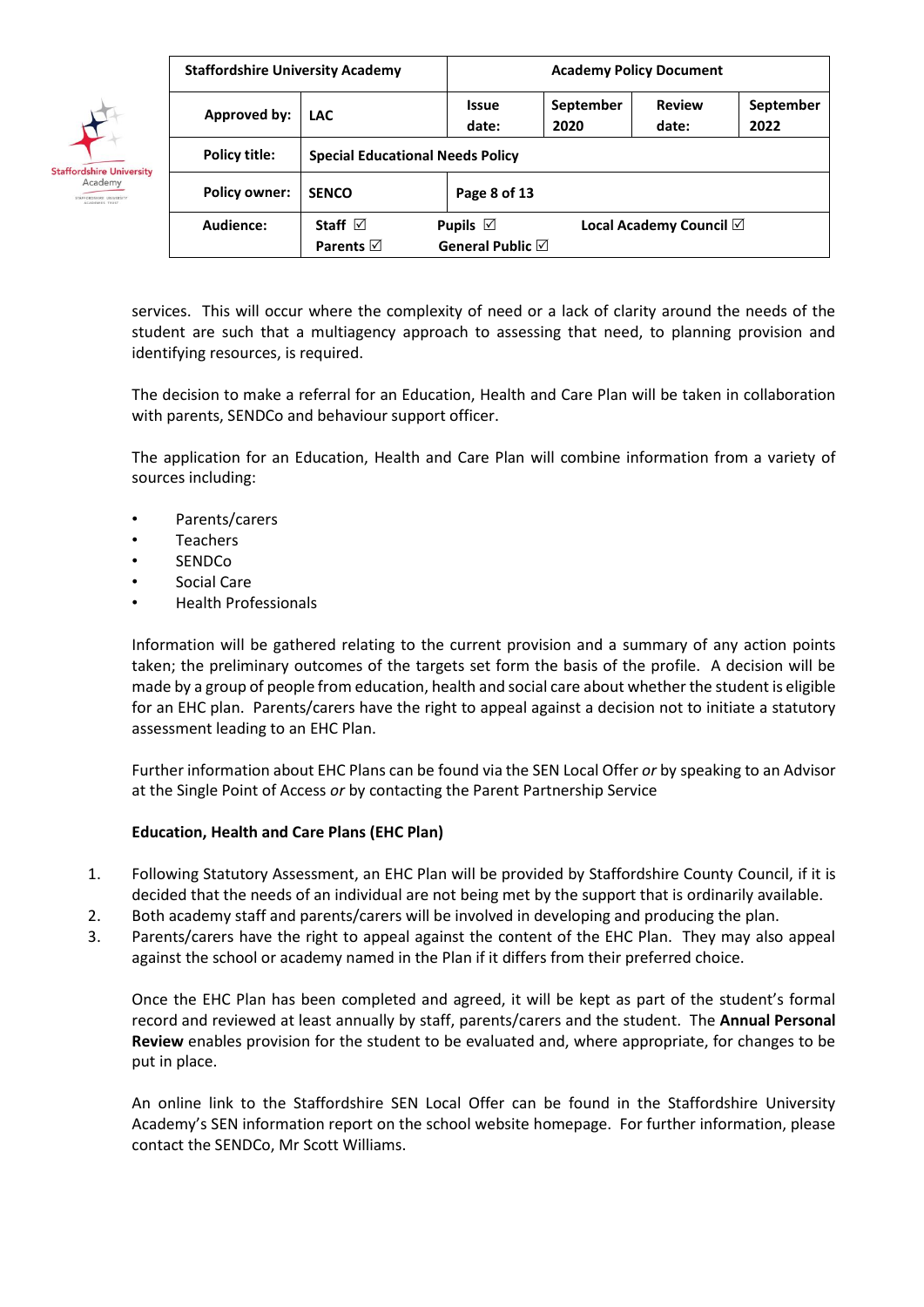

|                      | <b>Staffordshire University Academy</b> |                            | <b>Academy Policy Document</b> |                                   |  |  |  |
|----------------------|-----------------------------------------|----------------------------|--------------------------------|-----------------------------------|--|--|--|
| Approved by:         | <b>LAC</b>                              | <b>Issue</b><br>date:      | September<br>2022              |                                   |  |  |  |
| Policy title:        | <b>Special Educational Needs Policy</b> |                            |                                |                                   |  |  |  |
| <b>Policy owner:</b> | <b>SENCO</b>                            | Page 9 of 13               |                                |                                   |  |  |  |
| Audience:            | Staff $\boxdot$                         | Pupils $\boxtimes$         |                                | Local Academy Council $\boxtimes$ |  |  |  |
|                      | Parents $\boxtimes$                     | General Public $\boxtimes$ |                                |                                   |  |  |  |

## **11. Access to the curriculum, information and associated services**

Students with SEN will be given access to the curriculum through the specialist SEN provision provided by the school as is necessary, as far as possible, taking into account with the wishes of parents and the needs of the individual.

Every effort will be made to educate students with SEN alongside their peers in a mainstream classroom setting. Where this is not possible, the SENDCo will consult with parents for other flexible arrangements to be made. Regular training and learning opportunities for staff on the subject of SEN and SEN teaching are provided both in the academy and across the range of appropriate agencies. Staff members are encouraged to attend twilight and inset training to further develop skills and knowledge.

## **Ensuring access to the curriculum for students with SEN:**

## **The SENDCo and senior leadership team members are responsible for:**

- Keeping staff fully informed of the special educational needs of any students including sharing progress reports, medical reports and teacher feedback
- Providing regular training and learning opportunities for staff in all departments on the subject of SEN and SEN teaching. Ensuring all staff members are kept up to date with teaching methods which will aid the progress of all pupils including those with SEN
- In class provision and support are developed effectively to ensure that the curriculum is differentiated where necessary
- Individual or small group tuition is available where it is felt that students would benefit from this provision
- Setting appropriate individual targets that motivate students to do their best, and celebrating achievements at all levels

### **12. Inclusion of students with SEN**

SENDCo, Mr Scott Williams, oversees the academy policy for inclusion through line management of Behaviour and SEN and is responsible for ensuring that it is implemented effectively throughout the academy.

The academy curriculum is regularly reviewed by the senior leadership team to ensure that it promotes the inclusion of all student, this includes learning outside the classroom and offsite provision.

The academy will seek advice where appropriate around individual students from external support services through the termly District Inclusion Panel.Local support teams and First Response are also available for behaviour support officers and nominated safeguarding officers to access. Where a behavioural incident warrants exclusion the relevant behaviour support officer and members of senior leadership team will consider the incident in line with the academy Behaviour Policy.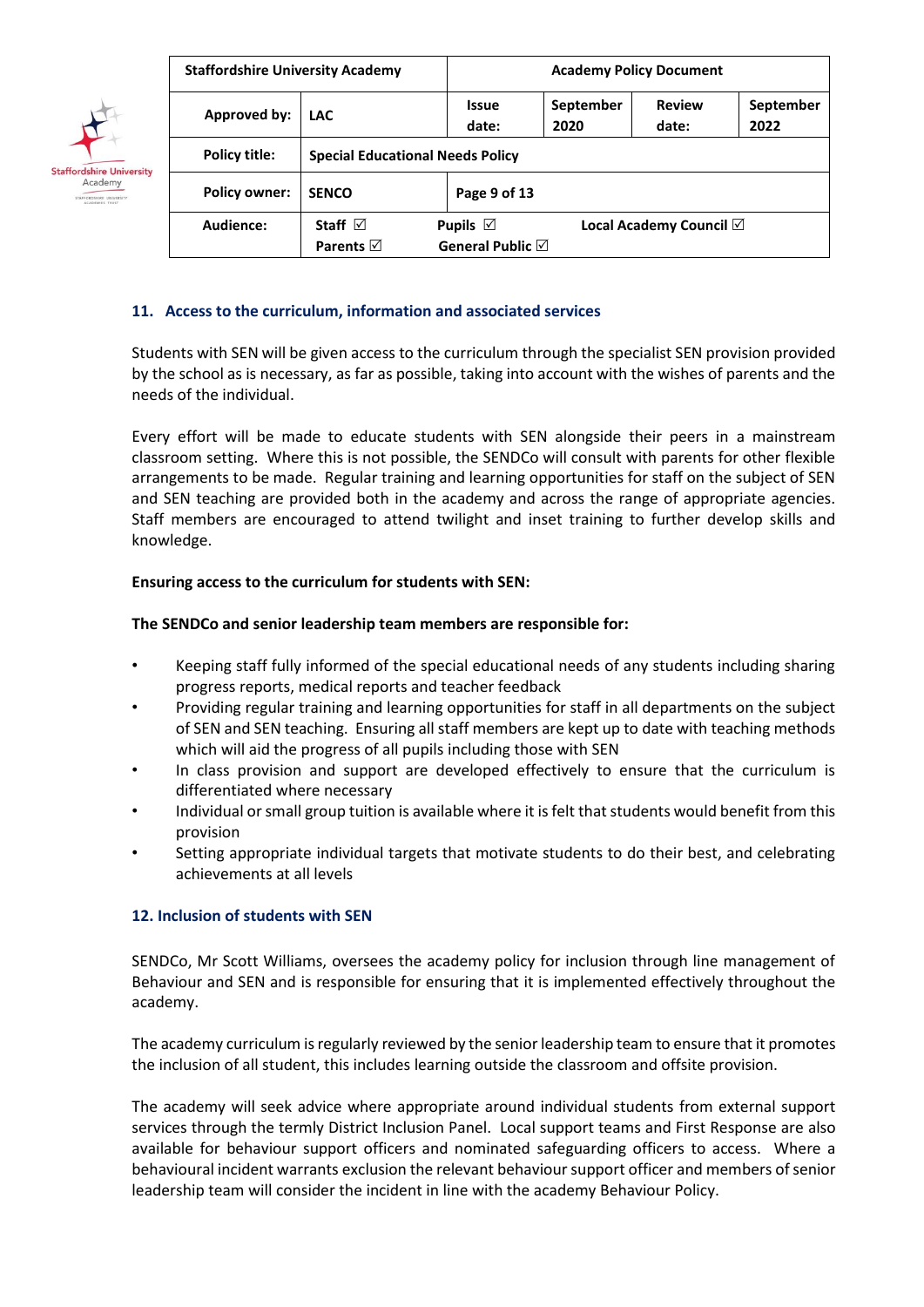

| <b>Staffordshire University Academy</b> |                     |                                                                                           | <b>Academy Policy Document</b> |  |  |  |  |
|-----------------------------------------|---------------------|-------------------------------------------------------------------------------------------|--------------------------------|--|--|--|--|
| Approved by:                            | <b>LAC</b>          | <b>Review</b><br>September<br>September<br><b>Issue</b><br>2020<br>date:<br>2022<br>date: |                                |  |  |  |  |
| Policy title:                           |                     | <b>Special Educational Needs Policy</b>                                                   |                                |  |  |  |  |
| <b>Policy owner:</b>                    | <b>SENCO</b>        | Page 10 of 13                                                                             |                                |  |  |  |  |
| Audience:                               | Staff $\boxdot$     | Pupils $\boxtimes$<br>Local Academy Council $\boxtimes$                                   |                                |  |  |  |  |
|                                         | Parents $\boxtimes$ | General Public $\boxtimes$                                                                |                                |  |  |  |  |

## **13. Evaluating the success of provision**

In order to make consistent, continuous progress with regards to SEN provision the school encourages feedback from staff, parents/carers and students. Parents/carers, staff and students are given an opportunity to evaluate the effectiveness of provision by means of a questionnaire.

The Progress Centre offer an *Open Door* policy where parents/carers can access the SENDCo or Lead Student Support Officer regularly without making an appointment. Further feedback from parents/carers can be given at any time through email contact info@suacademy.co.uk.

## **14. Complaints procedure**

If a parent or carer has any concerns or complaints regarding the care or welfare of their child, an appointment can be made by them to speak to the lead SSO, behaviour support officer or designated Senior Leadership Line Manager and SENDCo (Mr Scott Williams) who will be able to offer advice on formal procedures for complaint if necessary.

### **15. In service training (CPD)**

We aim to keep all academy staff up to date with relevant training and developments in teaching practice in relation to the needs of students with SEN.

The academy seeks the support of our network of outside agencies when a need for specialist training is identified. The Progress Centre and the senior leadership team consider the relevance of specific training carefully and aim to meet the needs of staff dealing with specific SEN issues.

The SENDCo attends relevant SEN courses, meetings and facilitates/signposts relevant SEN focused external training opportunities for all staff. All teaching and student support assistants are offered training opportunities through a range of local agencies working with specific students at the Academy.

The SENDCo, with the senior leadership team, ensures that training opportunities are matched to school development priorities and those identified through the use of provision management.

### **16. Links to support services**

The academy continues to build strong working relationships and links with external support services in order to fully support our SEN students and aid academy inclusion.

Sharing knowledge and information with our support services is key to the effective and successful SEN provision within our academy. Any one of the support services may raise concerns about a student. This will then be brought to the attention of the SENDCo and relevant behaviour support officer who will then inform the child's parents. A half-termly inclusion panel meeting is held with pastoral team and progress centre with senior leadership representation. At this time any relevant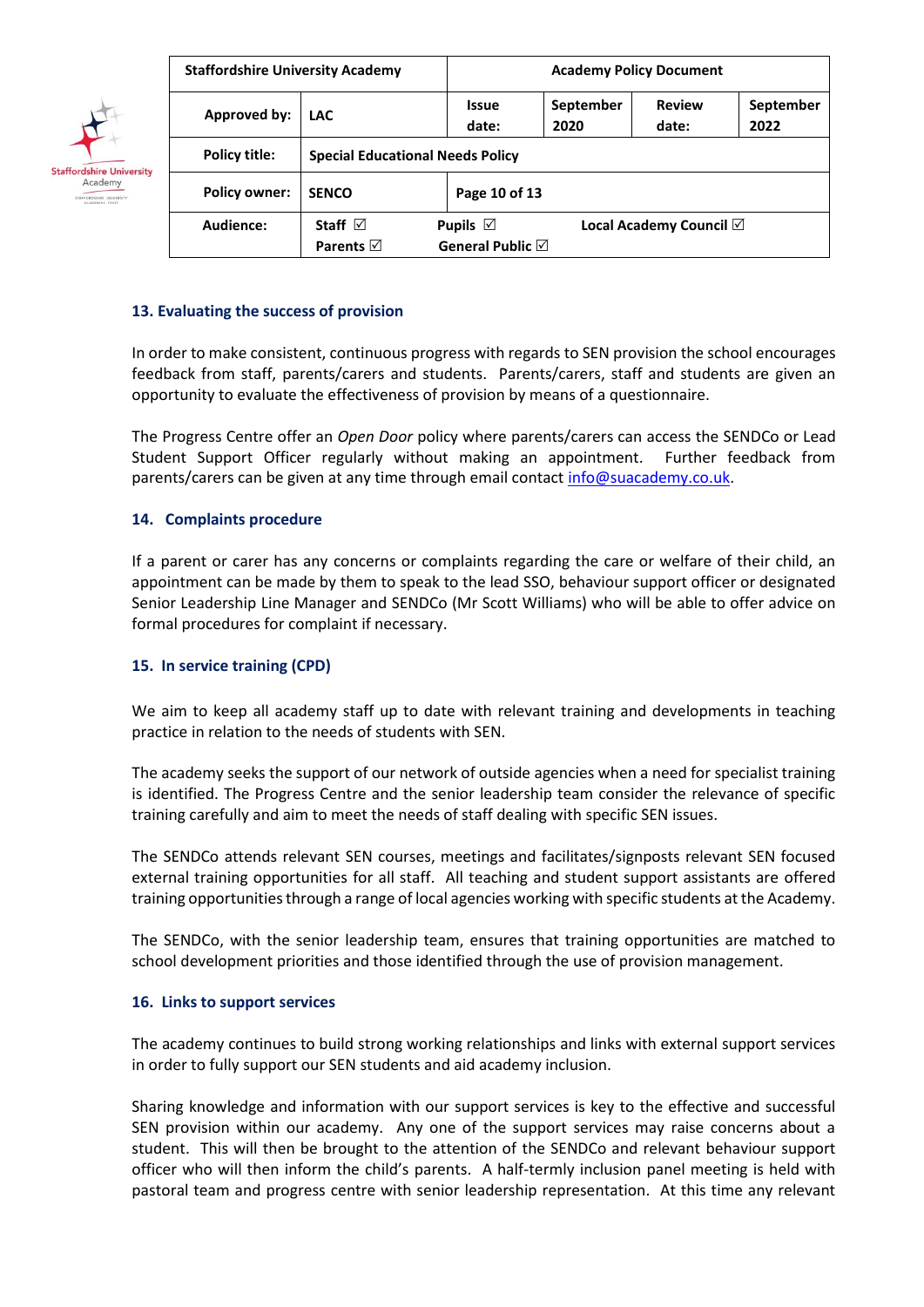

| <b>Staffordshire University Academy</b> |                                         | <b>Academy Policy Document</b>                                                            |  |  |  |  |  |
|-----------------------------------------|-----------------------------------------|-------------------------------------------------------------------------------------------|--|--|--|--|--|
| Approved by:                            | <b>LAC</b>                              | <b>Review</b><br>September<br>September<br><b>Issue</b><br>2020<br>date:<br>date:<br>2022 |  |  |  |  |  |
| Policy title:                           | <b>Special Educational Needs Policy</b> |                                                                                           |  |  |  |  |  |
| <b>Policy owner:</b>                    | <b>SENCO</b>                            | Page 11 of 13                                                                             |  |  |  |  |  |
| Audience:                               | Staff $\boxdot$                         | Pupils $\boxtimes$<br>Local Academy Council $\boxtimes$                                   |  |  |  |  |  |
|                                         | Parents $\boxtimes$                     | General Public $\boxtimes$                                                                |  |  |  |  |  |

information regarding students with SEN is discussed and, if necessary, filtered to teaching staff using a variety of means. This forum provides an opportunity to gather evidence, offer advice and appoint a key worker to aid in the path to appropriate provision.

## **17. Working in partnerships with parents**

Staffordshire University Academy believes that a close working relationship with parents is vital in order to ensure:

- Early and accurate identification and assessment of SEN leading to the correct intervention and provision.
- Continuing social and academic progress of children with SEN to enable personal success.
- Parental/carer views are considered and valued

In cases where more frequent regular contact with parents/carers is necessary, this will be arranged based on the individual student's needs. The SENDCo may also signpost parents/carers of students with SEN to the local authority Parent Partnership service where specific advice, guidance and support may be required.

If an assessment or referral indicates that the student has additional learning needs the parents/carers and the student will always be consulted with regards to future provision. Behaviour support officers are invited to attend meetings with external agencies regarding students in their year group and are kept up to date and consulted on any points of action drawn up in regards to any provision that may be arranged. The academy's SEN link governor may be contacted at any time in relation to SEN matters.

### **18. Links with other schools**

The academy is a member of MAT in partnership with primaries. The academy participates in a local SENDCo forum which aims to meet termly.

### **Transition**

Where a student has a current statement or EHC plan there is a legal requirement to provide an annual review at the point of Year 9 and Year 11 transition. Transition Plans are drawn up in accordance to parental, student and staff views follow the action of a Review Meeting. Students with funding (AEN/HLN) where appropriate will also receive an annual review.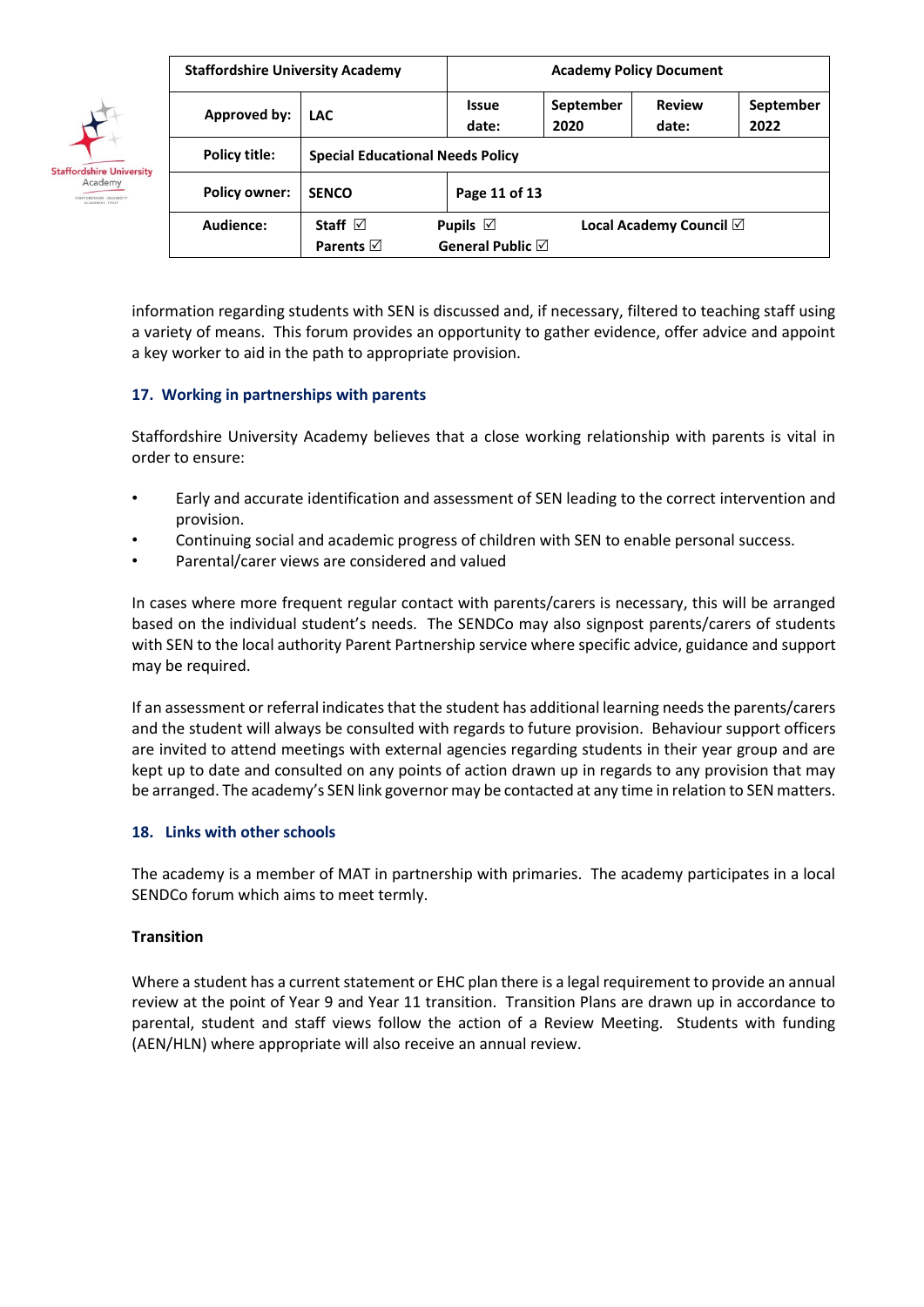

| <b>Staffordshire University Academy</b> |                                         | <b>Academy Policy Document</b>                                                     |  |                                   |  |  |  |
|-----------------------------------------|-----------------------------------------|------------------------------------------------------------------------------------|--|-----------------------------------|--|--|--|
| Approved by:                            | <b>LAC</b>                              | <b>Review</b><br>September<br>September<br>Issue<br>date:<br>2020<br>date:<br>2022 |  |                                   |  |  |  |
| Policy title:                           | <b>Special Educational Needs Policy</b> |                                                                                    |  |                                   |  |  |  |
| <b>Policy owner:</b>                    | <b>SENCO</b>                            | Page 12 of 13                                                                      |  |                                   |  |  |  |
| Audience:                               | Staff $\boxdot$                         | Pupils $\boxtimes$                                                                 |  | Local Academy Council $\boxtimes$ |  |  |  |
|                                         | Parents $\boxtimes$                     | General Public $\boxtimes$                                                         |  |                                   |  |  |  |

## **19. Links with other agencies and voluntary organisations**

Staffordshire University Academy invites and seeks invites and support from external agencies in the identification assessment and provision of SEN. The SENDCo is the designated person responsible for liaising with the following:

- Staffordshire Education Psychology Service
- CAMHS
- Entrust/SENSS
- Local Support Team
- Social Services
- Speech and Language Service
- Specialist Outreach Services

Representatives from voluntary organisations and other external agencies are invited to meetings throughout the year to discuss SEN provision and progress and keep staff up to date with legislation.

In cases where a child is under observation or a cause for concern, focused meetings will be arranged with the appropriate agency. Parents/carers will normally be invited to and informed about any meetings held concerning their child unless there are over-riding safeguarding issues.

### **20. Safeguarding**

In accordance with Keeping Children Safe in Education 2018, the academy recognises that children with SEN may have additional barriers when it comes to safeguarding. This group can be more vulnerable because they may have an impaired capacity to resist or avoid abuse. They may have speech, language and communication needs which may make it difficult to tell others what is happening. Children also develop and mature at different rates so what appears to be worrying for a younger child might be normal behaviour for an older child. It is important to recognise that a warning sign doesn't automatically mean a child is being abused. We also recognise that safeguarding against radicalisation and extremism is no different to safeguarding against any other vulnerability in today's society*.* All staff receive regular training to understand their duties in relation to safeguarding and the Prevent duty. This is outlined in the academy's safeguarding policy.

### **21. Supporting students with medical conditions**

The academy recognises that students at school with medical conditions should be properly supported so that they have full access to education, including school trips and physical education. Some children with medical conditions may be disabled and where this is the case the school will comply with its duties under the Equality Act 2010.